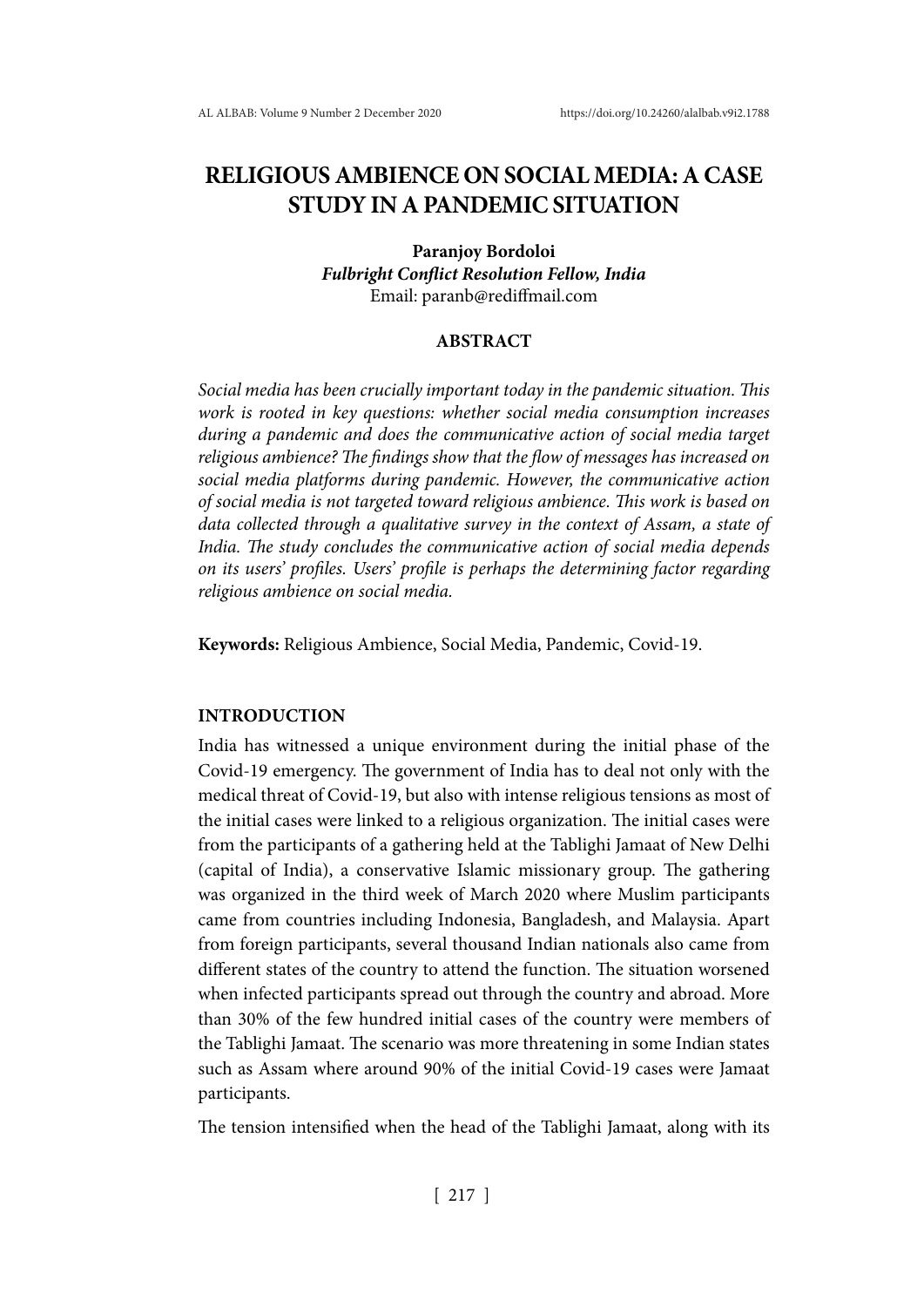members, could not respond to the Government's call. In April 2020, they did not cooperate with the Indian administration, and hid at religious institutions with the infection instead while behaving rudely towards doctors and health staff. This situation was not only in the capital New Delhi, but also in Indian states including Uttar Pradesh, Rajasthan, Maharashtra, Madhya Pradesh, and Assam. The behaviour of the Jamaatis fuelled many radical Hindu organizations to mobilize communal tension in the country by spreading anti-Muslims messages. The CNN (Cable News Network) news channel on the 24th of April 2020 aired a report indicating the intensity of the scenario by using the headline: "India's Muslims feel targeted by rumors they are spreading Covid-19" ("India's Muslims," 2020).

When the rumors on religious sentiment began, the traditional medium of mass communication, the Indian Newspaper Industry, was negatively affected due to the spread of rumors related to Covid-19. The rumors spread through social media, especially WhatsApp, that newspapers are Covid-19 carriers. Henceforth, the newspaper vendors did not agree to distribute newspapers to its readers. As circulation of newspapers, one of the major mass communication channels, was negatively affected, readers were deprived of receiving crucial information during the pandemic. The lack of print media also created an opportunity for social media to emerge as an alternative channel of information.

The newspaper industry in Assam was badly affected along with many other Indian states. Nava Thakuria, an eminent media activist of North East India, commented that newspapers published from the Northeast region would not be able to sustain their publication for extended periods (Thakuria, 2020). In many Indian states, newspaper vendor associations came forward towards the safety of their members. The situation became such that the Government of India issued a circular and scientist of the Indian Council for Medical Research (ICMR) Nivedita Gupta who came to reassure people that "Covid-19 is a respiratory infection and there is no risk of catching it through newspapers and packages" (Thacker, 2020). Gupta indicated that the WhatsApp messages and forwards regarding this information was not based on facts (Thacker, 2020). However, the damage had already been done and advertising revenues of newspapers fell drastically. Few Assamese vernacular newspapers and news magazines like Sadhin, Satori, and Prantik suspended their ongoing issues. The scenario worsened within a month as the demand from the Indian Newspaper Society led to the removal of a 5% customs duty on newsprint and a two-year tax holiday for newspaper establishments to face the situation (Roy, 2020).

The discussions highlighted the following consequences, especially in the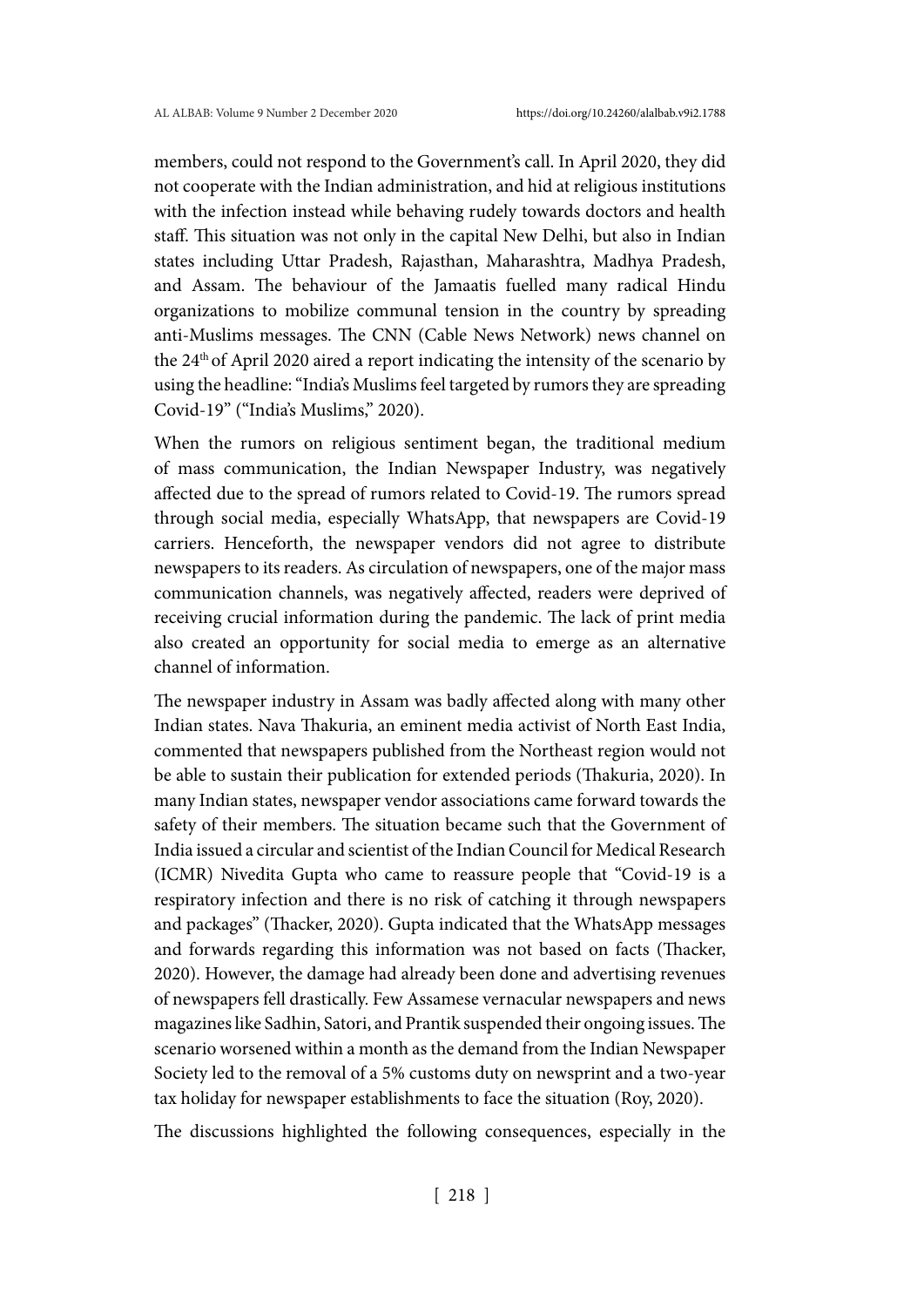context of India which occurred during the Covid-19 initial phase. Firstly, the Covid-19 pandemic posed an immense medical as well as a religious threat in India. Secondly, the newspaper circulation was badly affected, which created a vacuum in respect to the channel of mass communication in the country. People feared receiving the oldest and most reasonably reliable medium of information during the initial phase of Covid-19. Thirdly, the absence of newspapers provided an opportunity for social media to gain prominence in the mass media space. These consequences indeed prepare an interesting topic to study religious ambience on social media during the pandemic. Understanding communicative action on social media in an environment of suspicion and religious hatred is the core theme of this study. It is also important to highlight that the nationwide lockdown started on the 25<sup>th</sup> of March 2020 and the mobility of the citizens was significantly restricted when people had to stay at home. Perhaps, this gave people more time to connect with social media.

The study selected Assam for the context where 90% of initial Covid-19 cases were linked to the conservative Muslim group. Second, the mass media industry of Assam was affected to a considerable extent due to readers' lack of access to newspapers. The demographic profile of the state also makes it an evident choice since it is a land of diverse ethnic and religious communities. The central thesis of the research is based on the following questions; Does social media consumption increase during pandemics? And is the communicative action of social media targeted towards religious ambience?

The timeline of the research was the first two months of the Covid-19 lockdown in April and May 2020. Before moving into analysis, the concept of communicative action of social media needs to be explained. Communicative action means social interaction through the notion of mutual understanding. Habermas, the chief academic on communicative action, states that it can happen among subjects for interpersonal relations through verbal or by extra-verbal means who are capable of speech and actions (Nah & Chung, 2016). This study examines whether the communicative action, especially the exchange of messages in social media, is religious or not. The communicative action provides a larger social context and indicates that the media functions as democratic communications in a civil society. Social media is a relatively new member of democratic communications and is examined if it is targeted towards religious ambience. According to Habermas, the communicative action is expanded by the use of mass media in the public sphere, and obtains dual status as a sphere both in physical and mediated realms (Nah & Chung, 2016). Introduction of the internet and social media like other mass media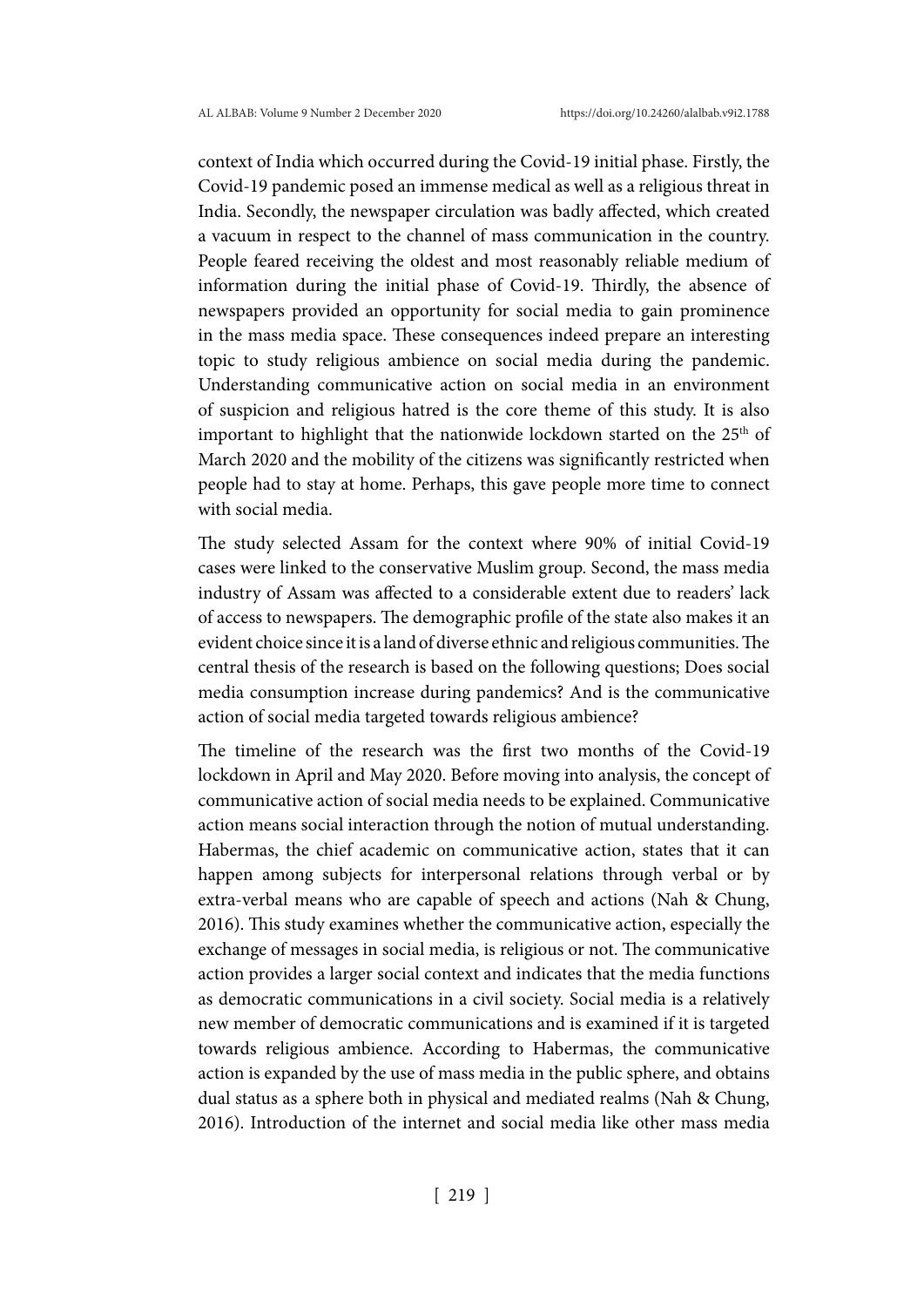channels receive important status as public spheres in which public opinion forms through open and rational discussions. More importantly, the internet created multiple public spheres by being interrelated and interconnected through the networked public (Nah & Chung, 2016). It would be an immense task to examine all social media tools; henceforth on the basis of popularity and accessibility in India, WhatsApp has been selected.

#### **SOCIAL MEDIA IN MASS MEDIA SPHERE**

Social media focuses on social interaction and provides a platform to share information and express feelings, views, and opinions. The sender and receiver of communication are direct in social media where messages are created and shared by users. This is indeed a distinctive feature of social media in comparison to traditional mass communication channels. The responsibility of content within social media lies solely on its users, along with distribution and filtration. The gatekeeper's role is not omnipresent in social media, which is indeed an essential element for print and electronic media. The prudent outcome of the feature gives those whose voices are underrepresented a platform to create materials and be heard. Thus, a group of mass communication researchers views social media as a means of dissemination of marginalized voices even in the most authoritarian states.

Another important element of social media is the potential to depolarize people's opinions through the exchange of messages for mutual understanding and tolerance toward the other side (Lu, et al., 2020). The communicative action on social media enhances an opportunity to transform viewpoints to be more moderate on a given topic after conversing on social media. Madden and Zickuhr's study concluded that 83% of internet users within the ages of 18-29 years adopted social media for interaction with colleagues (Ansari & Khan, 2020). On the other hand, Kabilan, Ahmad, and Abidin found that social media infuses a constructive attitude while also having an educative value too (Ansari & Khan, 2020). The utility of social media in the social sphere received a new limelight during the Egypt Arab Spring (2010) revolution that started from the Facebook page of Egyptian activist Wael Ghonim. This social movement was an enlightening case of social media's unique role to facilitate real change. There have been many episodes where individuals and groups coming together through social networking sites are able to create social protests in countries, and India is not an exception.

On the other side, there were many instances of dark episodes caused by social media. For example, in Assam, on the 9th of July 2012, a girl was assaulted by a group of men in the middle of Guwahati City. It was telecast live by a private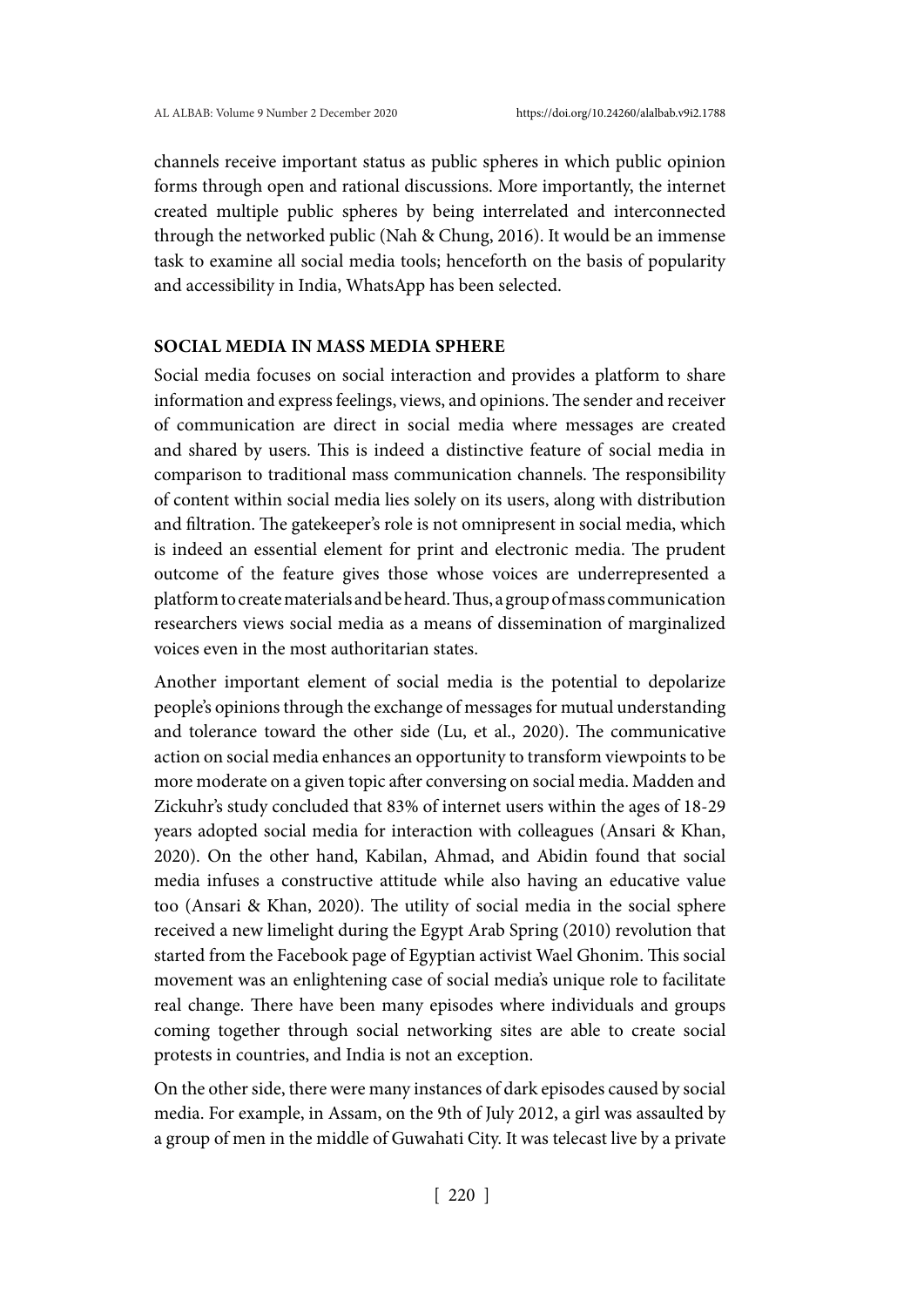television channel and later the entire footage of the episode was uploaded on popular video social media 'YouTube'. The web availability of the incident allowed national and international media agencies to carry the news of the incident as the 'GS Road Episode of Assam'. The incident itself portrays the growing popularity of social media and its negative consequences for society.

Another aspect that is important to understand is media consumption is not determined ethnically but, rather, socially (Madianou, 2005). The use of mass media and integration in people's daily lives is a complex process and technologies are enabling, offering choice, and allowing people to switch to different languages and broadcasting systems including the use of various social media tools (Madianou, 2005). Although media does not determine identities, it does contribute to the creation of symbolic communicative spaces that either include or exclude, thereby affecting audiences' lives and discourses about their identities (Madianou, 2005). Social media has been blamed for being an incubator of extreme opinions and like-minded echo chambers in this digital age (Lu, et al., 2020). The ease of posting immediate responses on social media can facilitate the expression of extreme opinion. In addition, some evidence suggests that social media algorithms favour pro-attitude news stories over other types of media content (Lu, et al., 2020). Hence, it is conceivable that social media use is likely to polarize people's opinions and like-minded information about the issue. This is an interesting finding to study the religious ambience on social media in an environment when religious tensions are intense in the Indian society.

Since its emergence in the larger media scene, social media has played different roles from informer to the catalyst during health emergencies like Ebola and Covid-19. Tara Kirk Sell, Divya Hosangadi, and Marc Trotochaudin their study on the Ebola crisis informed that social media may increase its effects, serving as both a source of misinformation and a catalyst for its dissemination during health emergencies (Sell, et al., 2020). They indicated that during crisis situations, fear, uncertainty, lack of knowledge, and information-seeking behaviour among the public may increase opportunities for the propagation of misinformation (Sell et al., 2020). However, the result of their study highlighted that misinformation was not a dominant feature but still notably present, and there was evidence regarding the presence of provocative, discordinducing messages in response to public health measures. On the other hand, David E. Alexander's article on Social Media in Disaster Risk Reduction and Crisis Management points out that social media has provided a remarkably democratic form of participation in public debate and during emergencies (Alexander, 2013). However, its tendency to coalesce opinions (or stimulate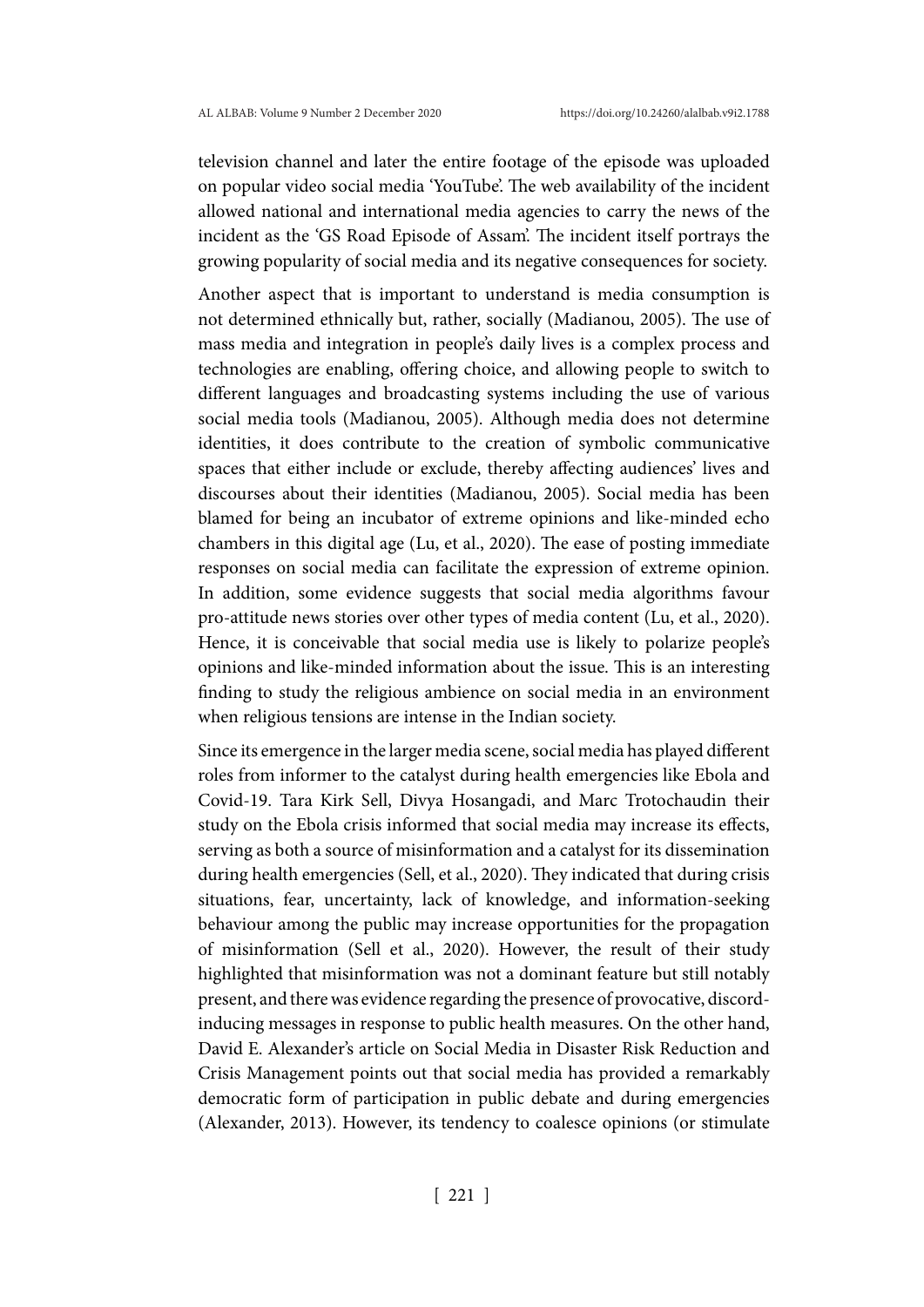monetary donations) shows the capacity of revealing some aspects of the mental and emotional state of a nation (Alexander, 2013). He added that during a pandemic, social media can also be used to monitor a situation to improve responses.

It is important to mention that in the Japan disaster, 49% of Twitter messages were either positive or somewhat positive in their attitude to emergency preparedness and only 7%were negative (Alexander, 2013). US audiences found that 80% of its general people have shown confidence that it would be beneficial for national emergency response organizers to monitor social networking sites regularly (Alexander, 2013). Researchers note that people caught up in the disaster reported feeling more supported and more optimistic about the future when social media was extensively involved. An American Red Cross survey of social media indicated that 24% of the US population and 31% of the online population would use social media to inform family and friends they are safe (Alexander, 2013). Perhaps the greatest challenge of using social media is that the messages can go viral immediately and reach millions. The future of social media depends on new methodologies to judge the public mood and the utility of information supplied by the public. The theory of social responsibility places stress on the fact that the media needs to keep society's interest a top priority. The sensational and provocative words should be avoided while communicating information. This parameter of needs will be useful to analyse social media in the Covid-19 context.

#### **WHY WHATSAPP?**

Among social media tools, WhatsApp has had a unique role in India. In the last few years, the mobile market in India has revolutionized as the numbers of mobile internet users has increased. The use of social media tools has increased and impacted society even in the small and medium level states of India (which is the category Assam falls under). The substantial growth has been witnessed across nearly all social media platforms, with WhatsApp the most popular. Users of this platform have crossed 400 millionin the country since 2017.

This popular messaging service has been used to communicate different types of text and multimedia messages between users or groups easily. The 2017 study Kumar & Sharma shows the popularity of WhatsApp has also impacted its users significantly as 66% of adopters believe this platform has improved their relationship with friends (Kumar & Sharma, 2017). The study in a pandemic context shows that informal WhatsApp chats seem to be highly valued and trusted during pandemic situations ("THE ROLE OF A WHATSAPP", 2020).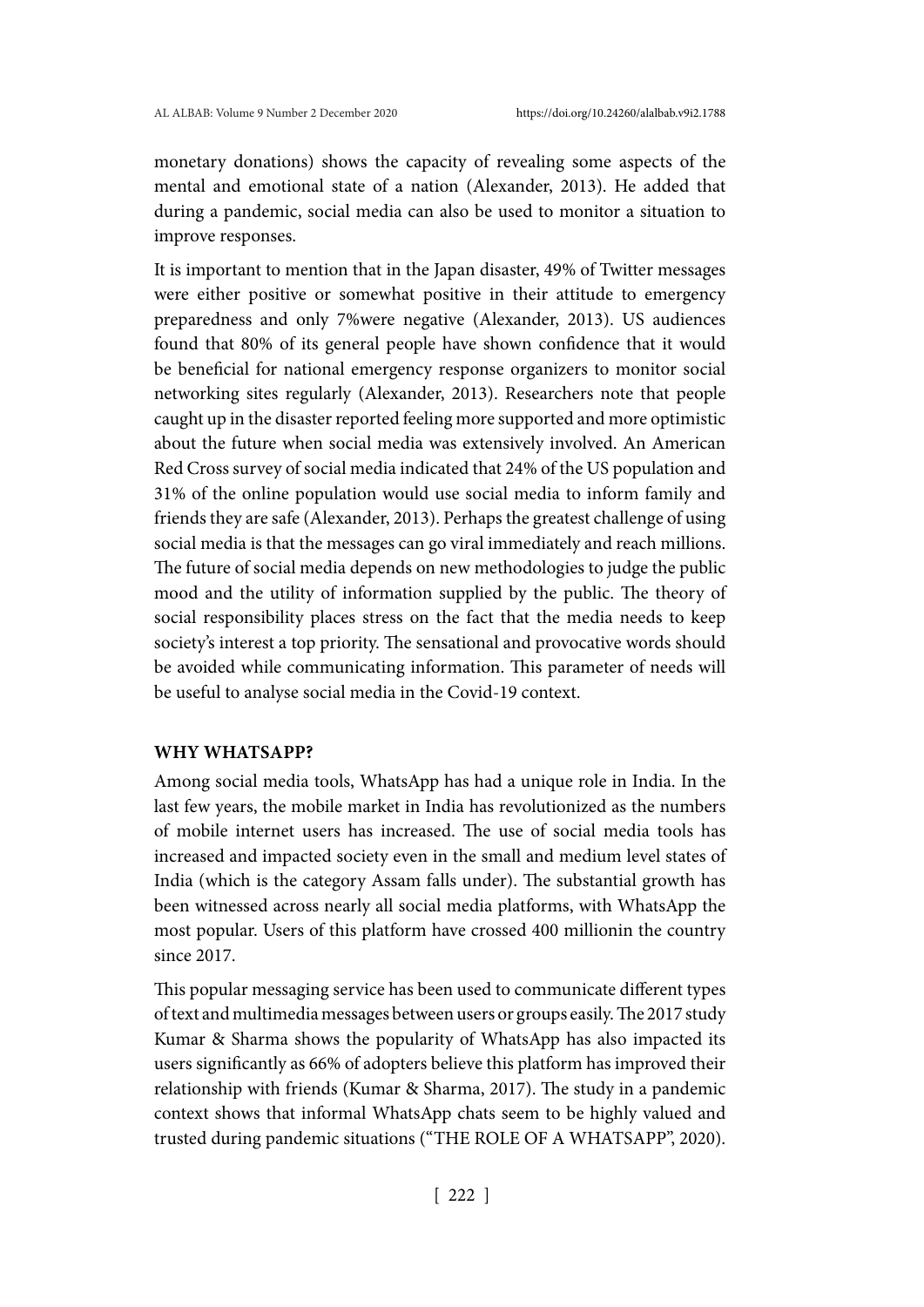Even medical information is shared actively daily through WhatsApp. The open and rapid dissemination of relevant findings through WhatsApp groups provide benefits during public-health crises. The study in Pakistan indicates that the participants in the study mentioned using WhatsApp groups as a learning tool. A majority (94.40%) of the 72 members participants in the survey found the discussion in WhatsApp group related to Covid-19 as extremely helpful ("THE ROLE OF A WHATSAPP", 2020). 94.40% members in the survey found their knowledge related to Covid-19 increased through the group communication ("THE ROLE OF A WHATSAPP", 2020).

Understanding its vast reach and impact, WhatsApp has teamed up with the World Health Organization (WHO) and the Government of India to disprove myths and share authentic information during the Covid-19 emergency. Significant numbers of fake news, rumors, and hate speech went viral through WhatsApp as highlighted by the Police Department (Minhas, 2020). For example, the police of Maharashtra (one of the largest Indianstates) emerged with an advisory for WhatsApp users during the lockdown with the objective to tighten its message forwarding restrictions. The advisory instructs the group administrator to inform all group members about the rules of posting in the groups; warn all members and prevent them from sharing objectionable content, and regularly monitor the content shared in the group. As the company's blog, the messaging service provides the opportunity for its users to chat one-on-one, chat with a group, send attachments, record voice notes, and make voice calls across Android, iPhone, Windows Phone, Nokia S40, Nokia S60, Blackberry, and BB10 (Greene, 2020). Social media is one of the main channels updating COVID-19 information (Gao, et al., 2020). WhatsApp developed a WHO chatbox and MyGov Corona Helpdesk*.* It also unveiled a \$1 million grant to curb misinformation. Media Scanner, a fact-checking platform, compiled a list of at least 69 fake videos against Muslims and listed at least 28 attacks prompted by online abuse (Jain, 2020). The information or misinformation, keeping this on track, the study produces the following findings.

#### **THE RESULTS:**

A survey was conducted among 100 WhatsApp users of the state across different geographical and demographic profiles. A questionnaire was sent to these 100 participants through WhatsApp. For the efficacy of the survey response, participants were asked for consent and requested not to forward it to others outside of the survey (Ameen & Praharaj, 2020). Out of 100 users who were sent the questionnaire, 64 filled out responses and 56 were analyzed.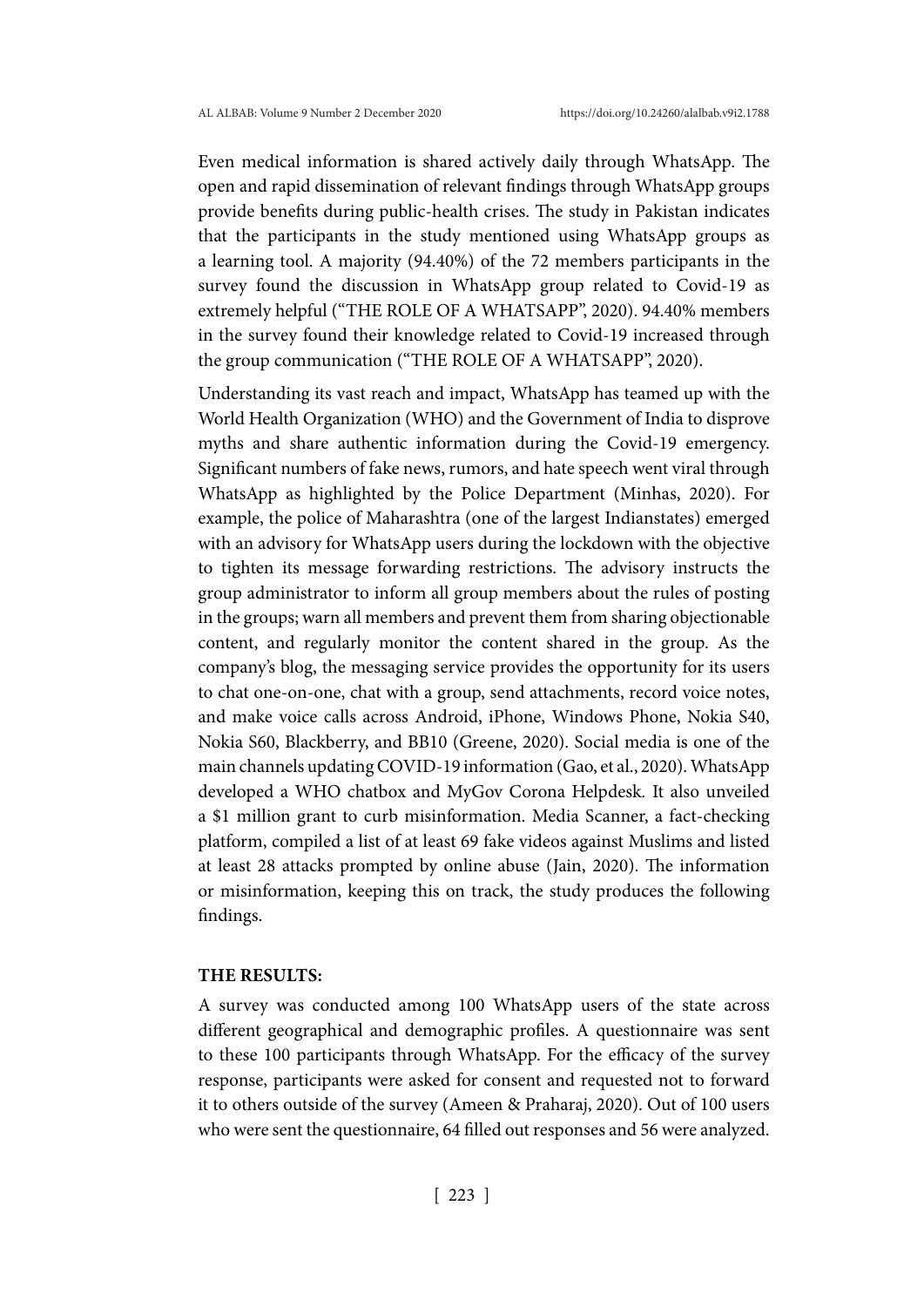The researcher admits that as like other online and WhatsApp surveys, there is no way to assess the magnitude of selection bias. However, sufficient attention has been given to the reliability and validity of the questionnaire. The response rate of our study was 64%, proving statistical validity.



The Demographic and Education Profile of the Participants:

Chart 1 indicates that the number of participants whose age groups are "more than 35" and "more than 45" are higher compared to "more than 25". However, there are few mixed age group participants as well. Regarding the education profile per chart 2, the graduate respondent numbers are more than the postgraduate as well as the higher secondary (10+ 2). The inference could be made that the survey participants are middle age and educated.



The affiliation with the group is an important factor to understand the nature of the WhatsApp group, which will also impact the accuracy of the responses of a participant. It is interesting to know how long a participant has been associated with a particular group. Here, the findings show participants belonging to groups are the same with regard to different categories. There are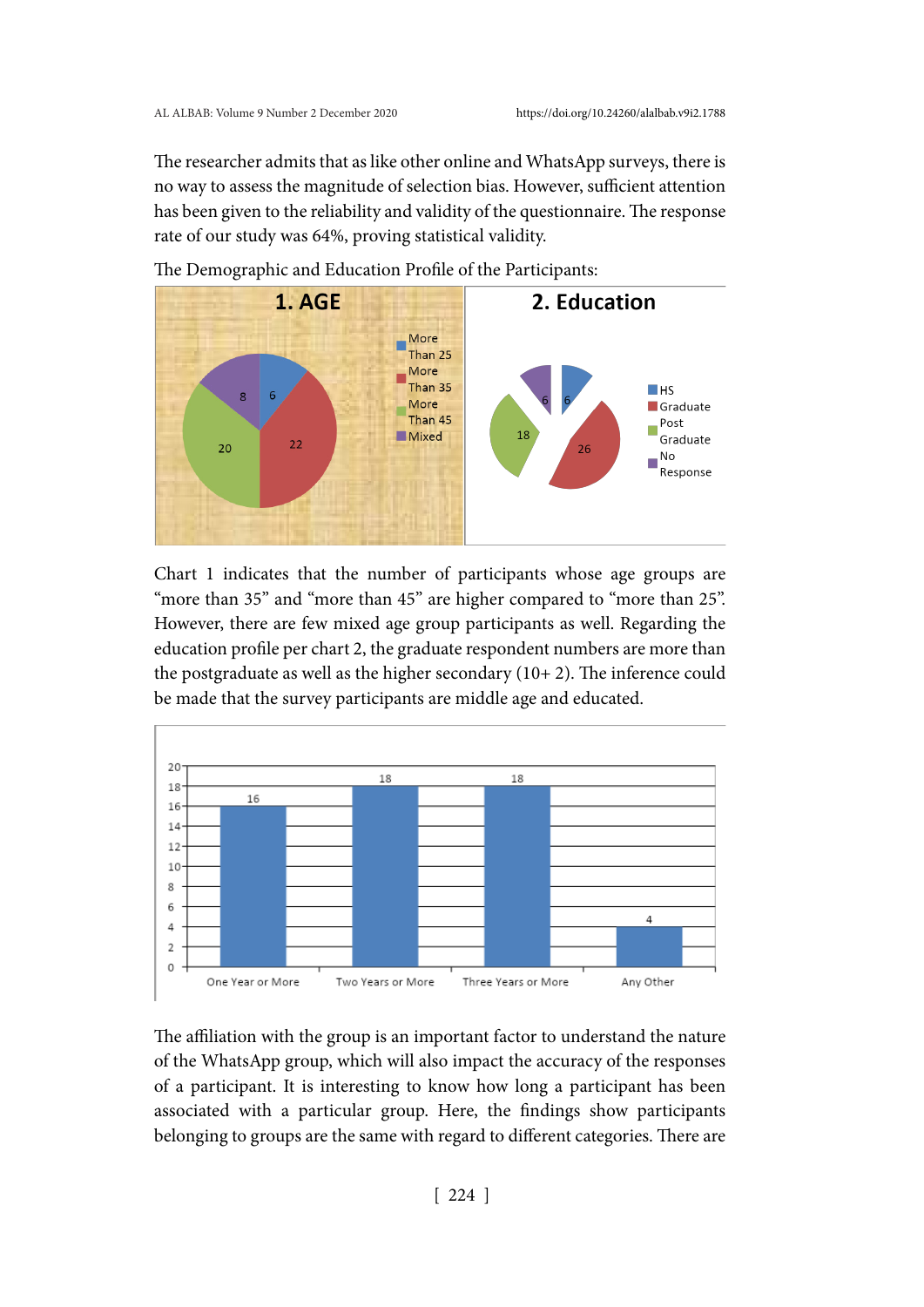very few participants who are new members of groups. Perhaps, this indicates the participants are well versed with the group's culture and communicative action.



The results show that most of the participants selected their friendship group and/or professional group. It also needs to be mentioned that any other category is also notable in numbers where 14 participants belong to this category, selected either their family or news portal group.



This chart is indeed the core finding of the study. This shows that 48 participants admitted that messages have increased during the initial phase of the lockdown period. On the other hand, 42 participants observed that more than one Covid-19 related post shared daily in the group.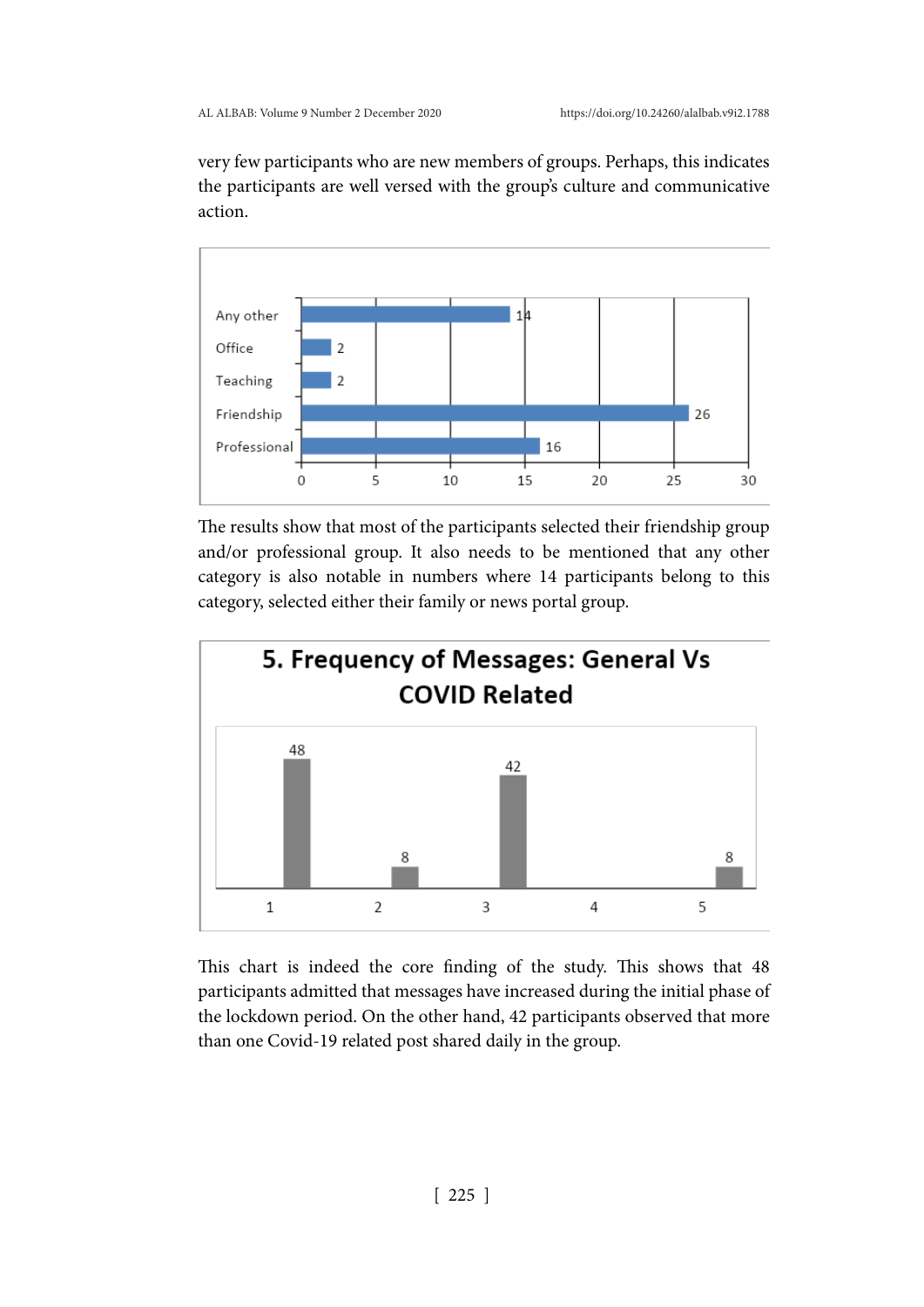

The results show that 42 participants confirm that there are no religious posts in the group and 36 participants informed that the posts are authentic in regard to Covid-19. The finding revealed that communication actions referring to the exchange of posts in most groups are not religious, and rather used to channelize authentic information related to Covid-19.



20 participants said that the group used the member/administrator to delete posts to control fake or religious posts. The next highest responses (12) were made for any other category where the group assigned administrators to approve the post before sharing during the emergency period. However, the group adopted this mechanism after the government, and a WhatsApp appeal could not be clarified in the study. This made it clear that the groups have set up mechanisms to increase the reliability and authenticity of information.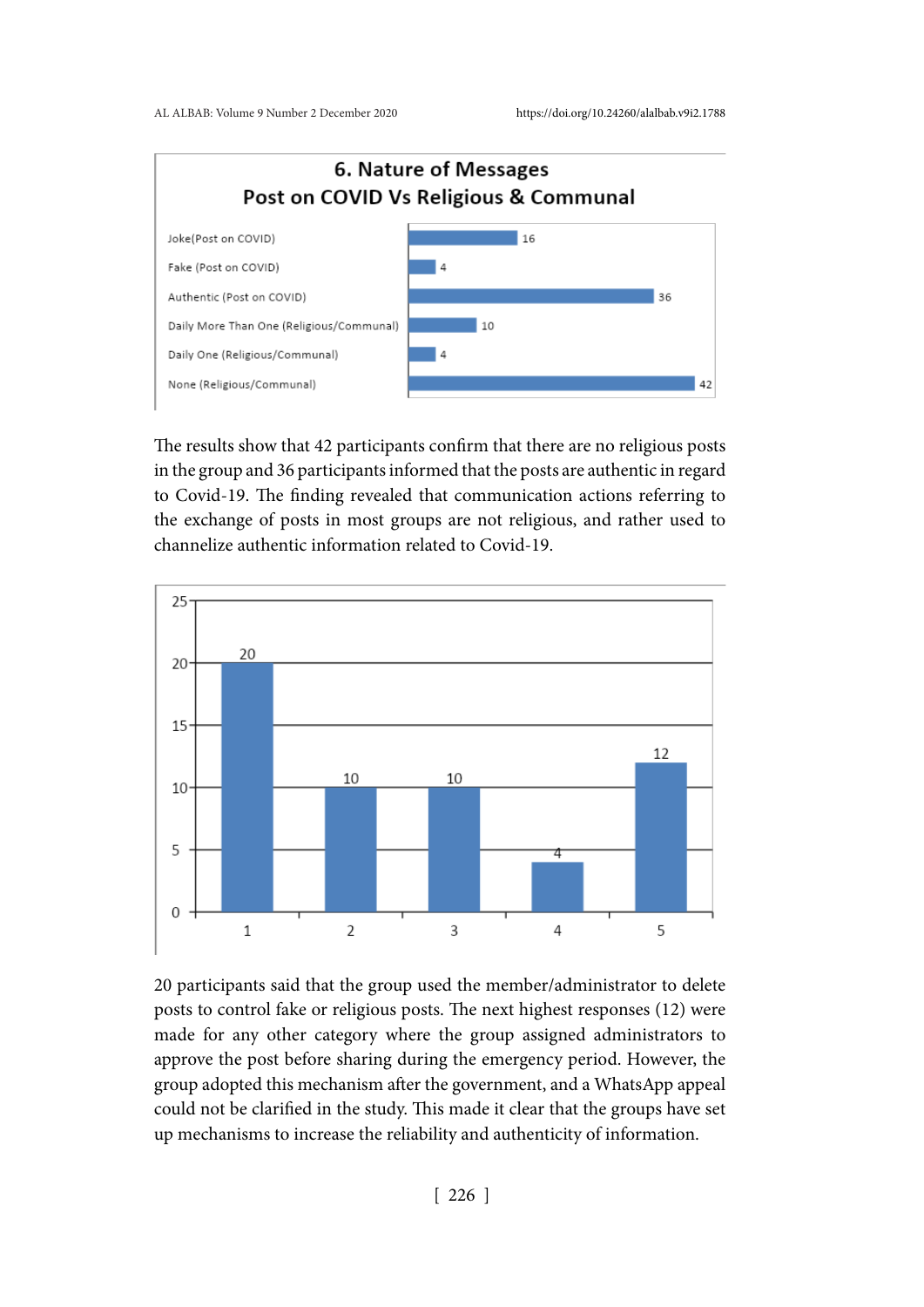# **CONCLUSION**

This study is an attempt to analyze religious ambience on social media during a pandemic. The finding show that the flow of messages has increased on social media during the pandemic. Interestingly, the study indicated that Covid-19 related authentic information communicated on social media. The data collected gives a picture that Covid-19 information circulated on WhatsApp looks authentic for its members. However, the mechanism through which the users feel the information authentic is not known in the study. In addition, the constant push from WhatsApp and the Government of India to stop the spreading of rumours through social media may also alert the groups to avoid fake news or jokes related to Covid-19. Secondly, the communicative action of social media is not targeted towards religious ambience. Most of the participants in the survey were graduates or postgraduates and their higher education background may result in less provocative religious posts in their groups. This is an indication that the role of social media in an emergency situation may depend on the specific user's profile. Rather than generalizing comments, we may predict users' profiles determine the course of religious ambience of social media.

Thus, this study suggests important recommendations including the following points. First, the communicative action of social media is dependent on its users' profiles. Second, government and Social media joint awareness efforts may help reduce the circulation of fake news or rumours to a tremendous extent. Third, a further study is needed to understand the relationship between user profiles and the communicative action of social media in different situations.

# **BIBLIOGRAPHY**

- Afzal, H. S., Aziz, N., Waseem, M., Kamal, Z., Jamil, A. Z., &Iqba, M. J. (2020). The Role Of A Whatsapp Clinical Discussion Group In The Clinical Management Of Covid-19 Cases: An Experience Of Tertiary Care Hospitals In Punjab, Pakistan. (2020). *Pakistan Armed Forces Medical Journal*, (COVID-19 (2)), S539. https://link.gale.com/apps/doc/ A636057786/AONE?u=ussd&sid=AONE&xid=0a3a0b50
- Alexander, D.E. (2013). Social media in disaster risk reduction and crisismanagement. *Science and Engineering Ethics*, *20*(3), 717-733. https://doi. org/10.1007/s11948-013-9502-z
- Ameen, S., & Praharaj, S. (2020). Problems in using WhatsApp groups for survey research. *Indian Journal of Psychiatry*, *62*(3), 327. https://link.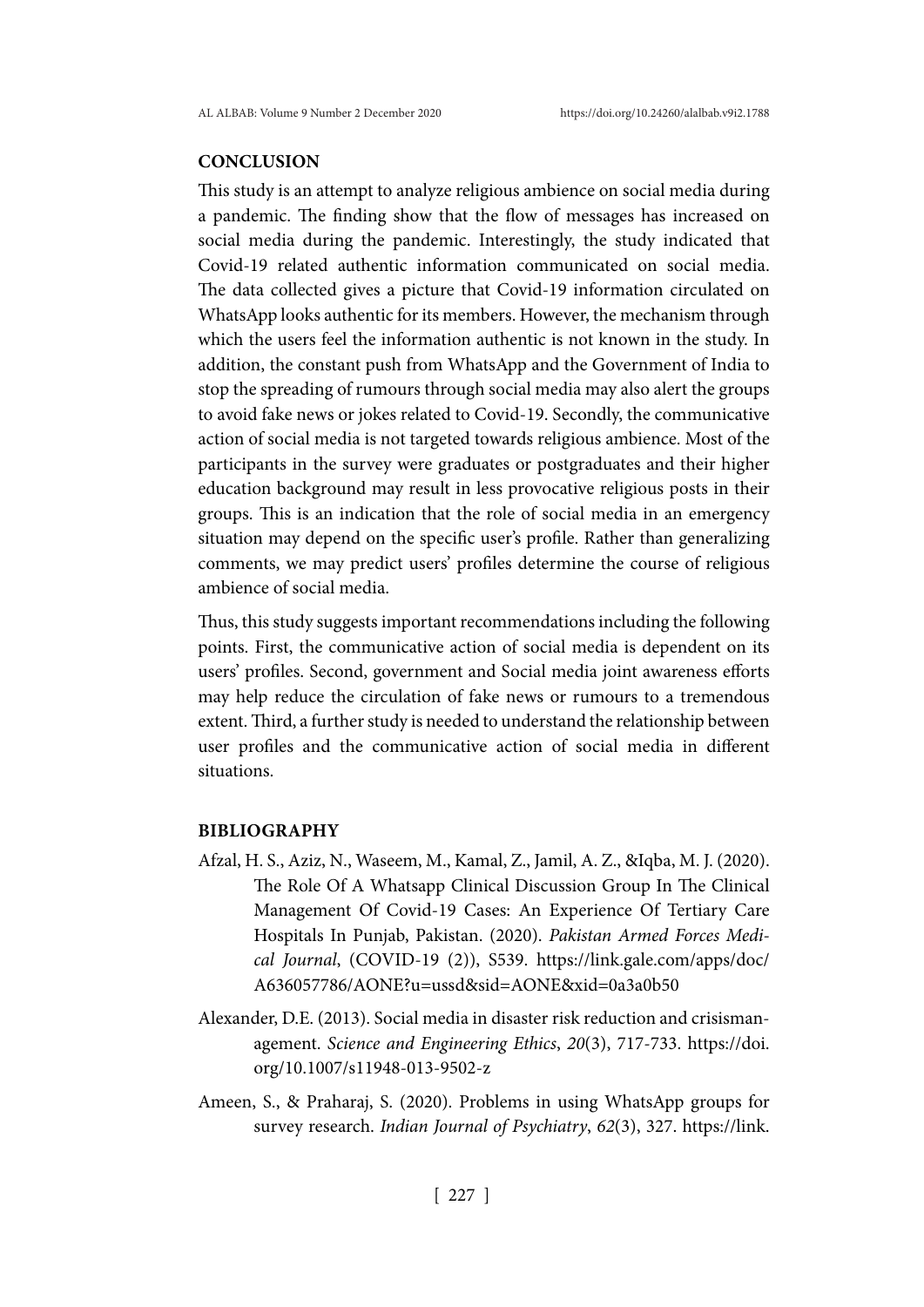gale.com/apps/doc/A624394291/AONE?u=ussd&sid=AONE&xid=2864018b

- Ansari, J.A.N., Khan, N.A. Exploring the role of social media in collaborative learning, the new domain of learning. *Smart Learn. Environ.* **7,** 9 (2020). https://doi.org/10.1186/s40561-020-00118-7
- Busting Myths: Newspapers do not spread Covid-19, they are safe. (2020, March 24.). E*conomic times*. https://economictimes.indiatimes.com/ news/politics-and-nation/newspapers-not-covid-19-carriers-say-topscientists/articleshow/74784386.cms?from=mdr
- Gao, J., Zheng, P., Jia, Y., Chen, H., Mao, Y., Chen, S., et al. (2020). Mental health problems and social media exposure during the COVID-19 outbreak. *PLoS ONE* 15(4): e0231924. https://doi.org/10.1371/journal. pone.0231924
- Greene. (2020). April 6<sup>th</sup>. Whatapp-the-fbi-s-worst-nightmare.html. *Network World*. https://www.networkworld.com/article/3052229.
- Jain, R. (2020). Covid-19: How fake news and Modi government messaging fueled India's latest spiral of Islamophobia.https://scroll.in/article/959806
- Kumar, N.& Sharma, S. (2017). Survey Analysis on the usage and Impact of Whatsapp Messenger. *Global Journal of Enterprise Information System.* 8. 52. 10.18311/gjeis/2016/15741.
- Lu, Y., Ray, R., Ha, L., & Chen, P. (2020). Social Media News Consumption and Opinion Polarization on China's Trade Practices: Evidence from a U.S. National Survey. *International journal of communication* [Online], 3478+. https://link.gale.com/apps/doc/A632441943/AONE?u=ussd& sid=AONE&xid=5826389a.
- Madianou, M. (2005). Contested Communicative Spaces: Rethinking Identities, Boundaries and the Role of the Media among Turkish Speakers in Greece. *Journal of Ethnic and Migration Studies*. Vol. 31, No. 3, pp. 521\_/541
- Minhas, G. (2020. In times of Corona, think twice before forwarding social media posts. *GovernanceNow*.https://link.gale.com/apps/doc/ A619958138/ITOF?u=ussd&sid=ITOF&xid=536ee723.
- Nah, S., & Chung, D. S. (2016). Communicative Action and Citizen Journalism: A Case Study of OhmyNews in South Korea. *International journal of communication* [Online],2297+. https://link.gale.com/apps/doc/ A595027039/AONE?u=ussd&sid=AONE&xid=924f8e244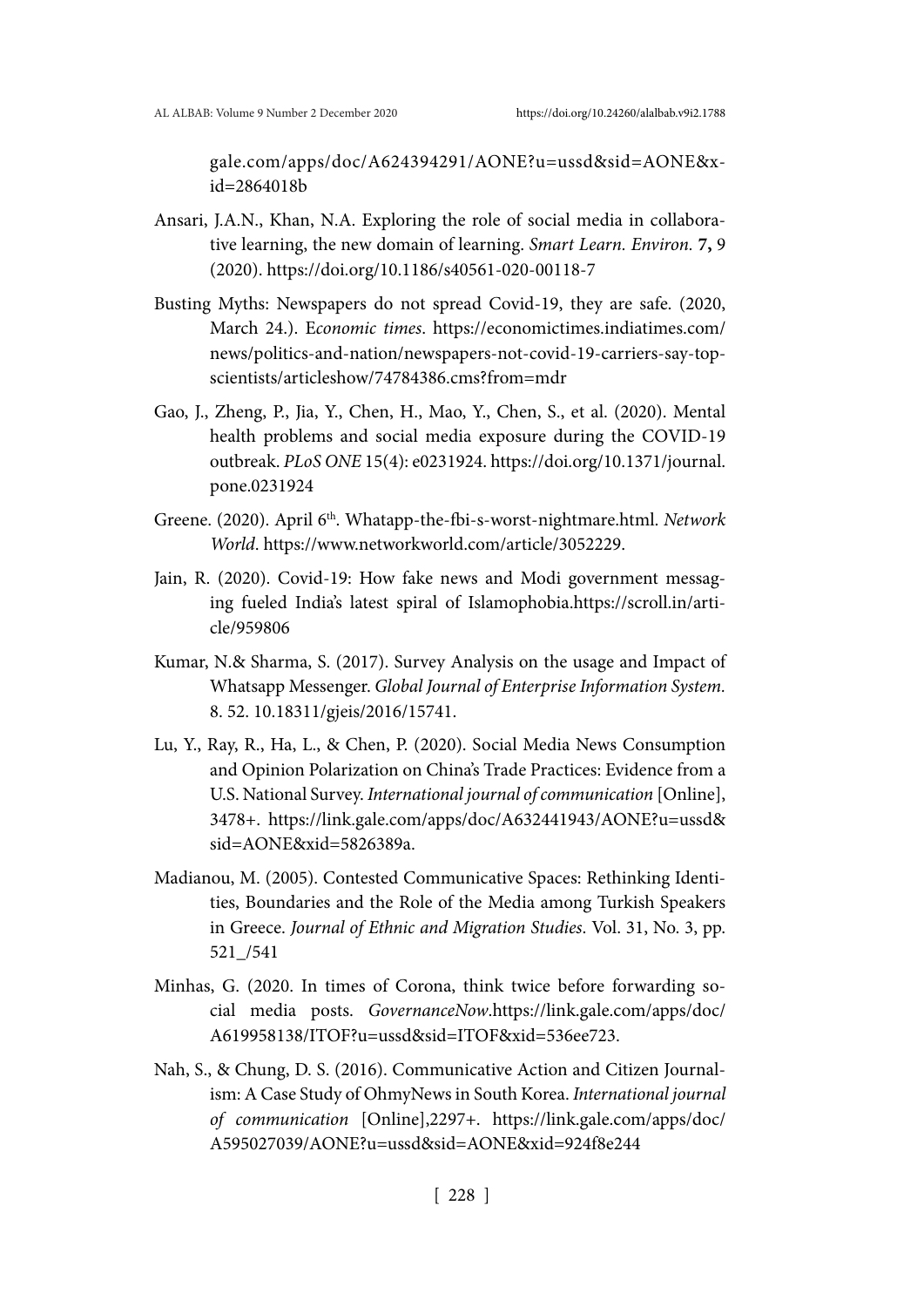- CNN.org. (2020). India's Muslims feel targeted by rumors they're spreading Covid-19. Retrieved on 2020, April 24 at *CNN*. www.cnn.org
- Roy, S. (2020).INS demands a package for print media in the face of unprecedented coronavirus crisis. Retrieved on 17 April 2020 at www.deccanherald.com/business/ins-demands-package-for-print-media-in-theface-of-unprecedented-coronavirus-crisis- 824547.
- Sell, T. K., Hosangadi, D., &Trotochaud, M. (2020). Misinformation and the US Ebola communication crisis: Analyzing the veracity and content of social media messages related to a fear-inducing infectious disease outbreak. *BMC Public Health*, *20*(1). https://doi.org/10.1186/s12889- 020-08697-3
- Thakuria, N. (2020). Can Indian Newspapers Survive the Covid-19 Pandemic! Retrieved on 5 April 2020 at https://indianprinterpublisher.com
- Thacker, T. (2020). Busting Myths: Newspapers do not spread Covid-19, they are safe. Retrieved on 24th March 2020. At https://economictimes.indiatimes.com/news/politics-and-nation/newspapers-not-covid-19 carriers-say-top-scientists/articleshow/74784386.cms?from=mdr